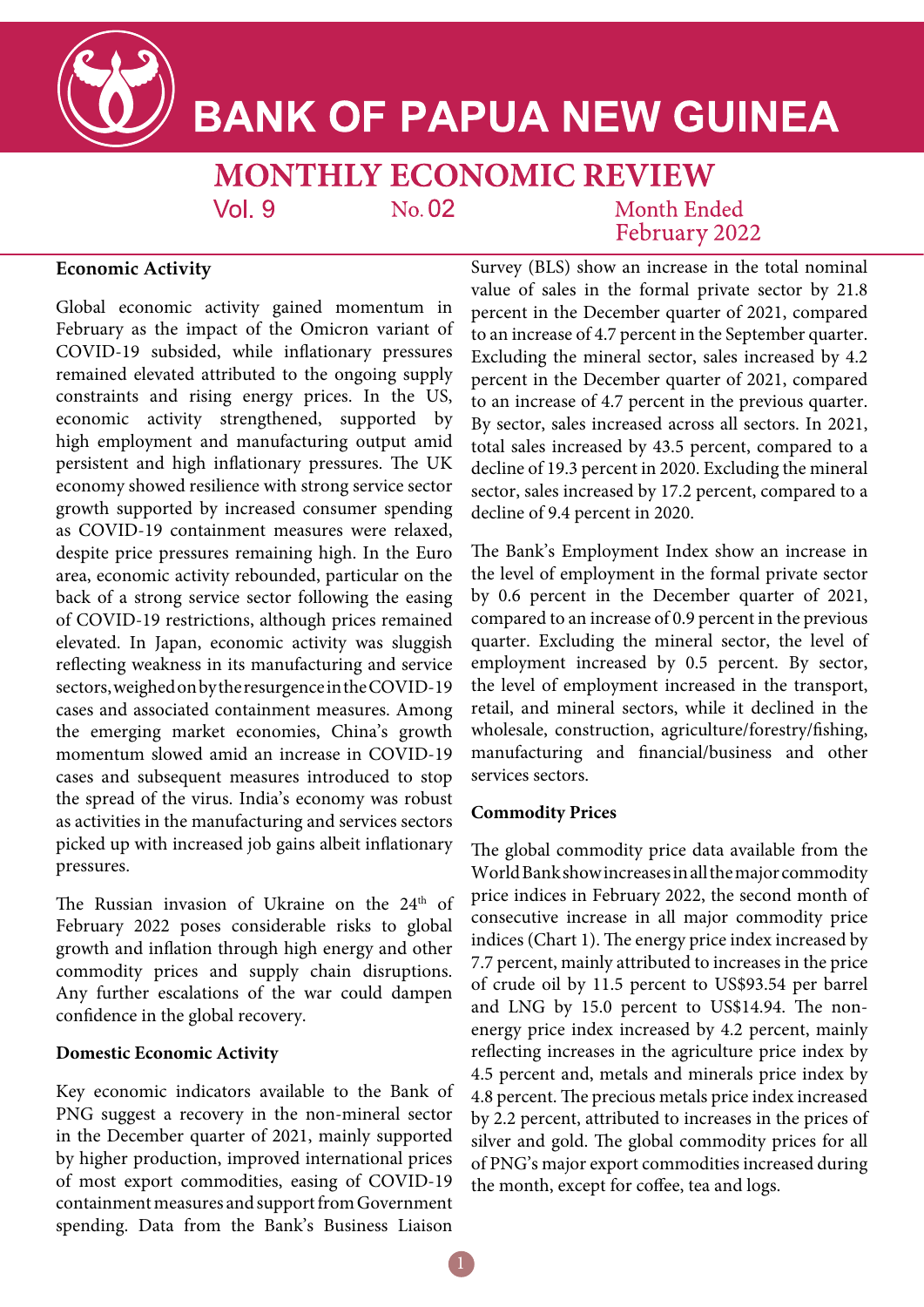

#### **Balance of Payments**

The preliminary balance of payments data recorded a surplus of K1,930.6 million in 2021, compared to a surplus of K1,556.7 million in 2020. This outcome was due to a surplus of K27,804.9 million in the current account, which more than offset a deficit of K25,874.3 million in the capital and financial account. The surplus in the current account was due to a trade surplus and net transfer receipts, which more than offset net service and income payments. The deficit in the capital and financial account was attributed to net outflows for direct and other investments reflecting inter-company related transactions and buildup in offshore foreign currency account balances, respectively, combined with net Government loan repayments. The level of gross foreign exchange (FX) reserves at the end of December 2021 was K11,346.0 (US\$3,290.3) million, sufficient for 8.2 months of total and 15.9 months of non-mineral import covers. As at 28th February 2022, the level of gross FX reserves was lower at K11,016.0 (US\$3,183.6) million, reflecting the Central Bank's intervention to supply US dollars to meet some of the import demand in the FX market. The market was supported by favourable inflows of foreign currency and monthly FX interventions by the Central Bank.

#### **Exchange Rate**

The monthly average kina exchange rate depreciated against the US dollar (USD) by 0.08 percent to US\$0.2848, while it appreciated against the Australian dollar (AUD) by 0.27 percent to A\$0.3979 in February 2022, compared to the previous month (Chart 2). The appreciation of the kina against the AUD reflected cross-currency movements as the AUD depreciated against the USD over the reporting period, after the Reserve Bank of Australia reported a pick-up in inflation and indicated that it may commence tightening monetary policy in the near term. The monthly average Trade Weighted Index (TWI) slightly increased by 0.08 percent to 27.70 in February 2022 from 27.68 in the preceding month, reflecting an appreciation of the kina against the Australian dollar.



### **Inflation**

The annual headline Consumer Price Index (CPI) was 5.7 percent in the December quarter of 2021, compared to an increase of 4.3 percent in the previous quarter. All expenditure groups recorded increases except the 'Restaurants and Hotels' and 'Communication' groups, each showing declines. There were price increases in the 'Education' expenditure group with 20.0 percent, 'Alcoholic Beverages, Tobacco and Betelnut,' with 8.8 percent, 'Transport' with 7.7 percent, 'Household Equipment' with 6.6 percent and 'Food and Non-Alcoholic Beverages' with 5.2 percent. The remaining CPI expenditure groups recorded increases of less than 5.0 percent, while the 'Restaurants and Hotels' and 'Communication' expenditure groups recorded declines of 3.5 percent and 2.5 percent, respectively. The annual core inflation measures, the exclusionbased and trimmed mean inflation showed increases of 4.8 percent and 4.3 percent, respectively, in the December quarter of 2021. (Chart 3).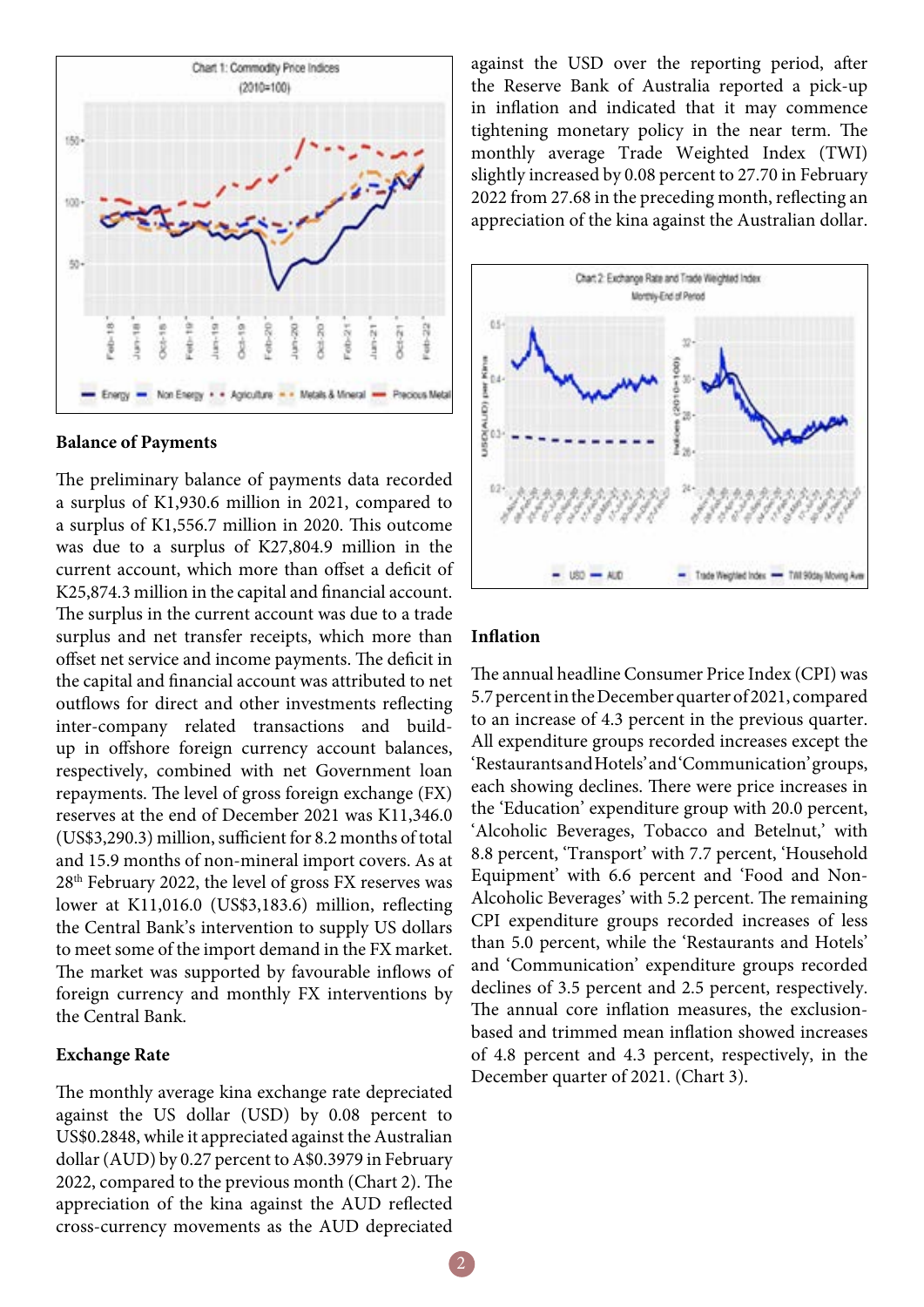

# **Domestic Interest Rates & Monetary Aggregates**

Over the month to week ending  $25<sup>th</sup>$  February 2022, the Central Bank Bill (CBB) rates for the 28-day and 91-day terms declined by 10 basis points (bps) and 5 bps to 1.09 percent and 1.83 percent, respectively. The Treasury Bill (T-bill) rates for the 182-day, 273-day and 364-day terms declined by 124 bps, 107 bps and 93 bps to 2.41 percent, 3.93 percent and 5.17 percent, respectively. Over the same period, the changes in the weighted average interest rates on wholesale deposits (K500,000 and above) was mixed. Whilst the rates for the 30-day and 270-day terms declined by 44 bps and 170 bps to 0.45 percent and 0.44 percent, respectively, the 90-day and 180-day term rates increased by 89 bps and 102 bps to 1.04 percent and 1.24 percent, respectively (Chart 4).



Broad money supply increased by 11.9 percent over the twelve months to February 2022, compared to an increase of 7.7 percent in the corresponding period in 2021. This was attributed to increases in both the net foreign assets (NFA) and net domestic assets (NDA). The increase in NFA reflected an increase in international reserves due to external inflows for Budget financing and LNG related flows, while the surge in NDA resulted from the increase in net claims on Central Government. The monetary base increased over the same period by 18.4 percent, compared to an increase of 13.3 percent in the corresponding period in 2021, reflecting increases in the deposits of commercial banks at the Central Bank and the currency in circulation.

Commercial banks' lending to public non-financial corporations, other financial corporations and other resident sectors increased by K173.8 million to K13,639.1 million between December 2021 and week-ending 25<sup>th</sup> February 2022. The increase was driven by loans to the household, construction, mining, retail and petroleum sectors. Over the year, the average weekly lending by banks increased by 0.8 percent to K13,624.1 million. Over the same period, the deposit level at the commercial banks increased by K1,467.6 million to K27,160.4 million mainly reflecting placements by the Government, household, agriculture, construction, mining and service sectors. Over the year, the weekly average deposits increased by 6.5 percent to K27,303.7 million.

#### **Monetary Policy**

The Bank maintained the policy-signalling rate, the Kina Facility Rate at 3.0 percent in the month of February 2022.

*Authorised for release by:* **Benny B M Popoitai,** *MBE*  **Acting Governor**